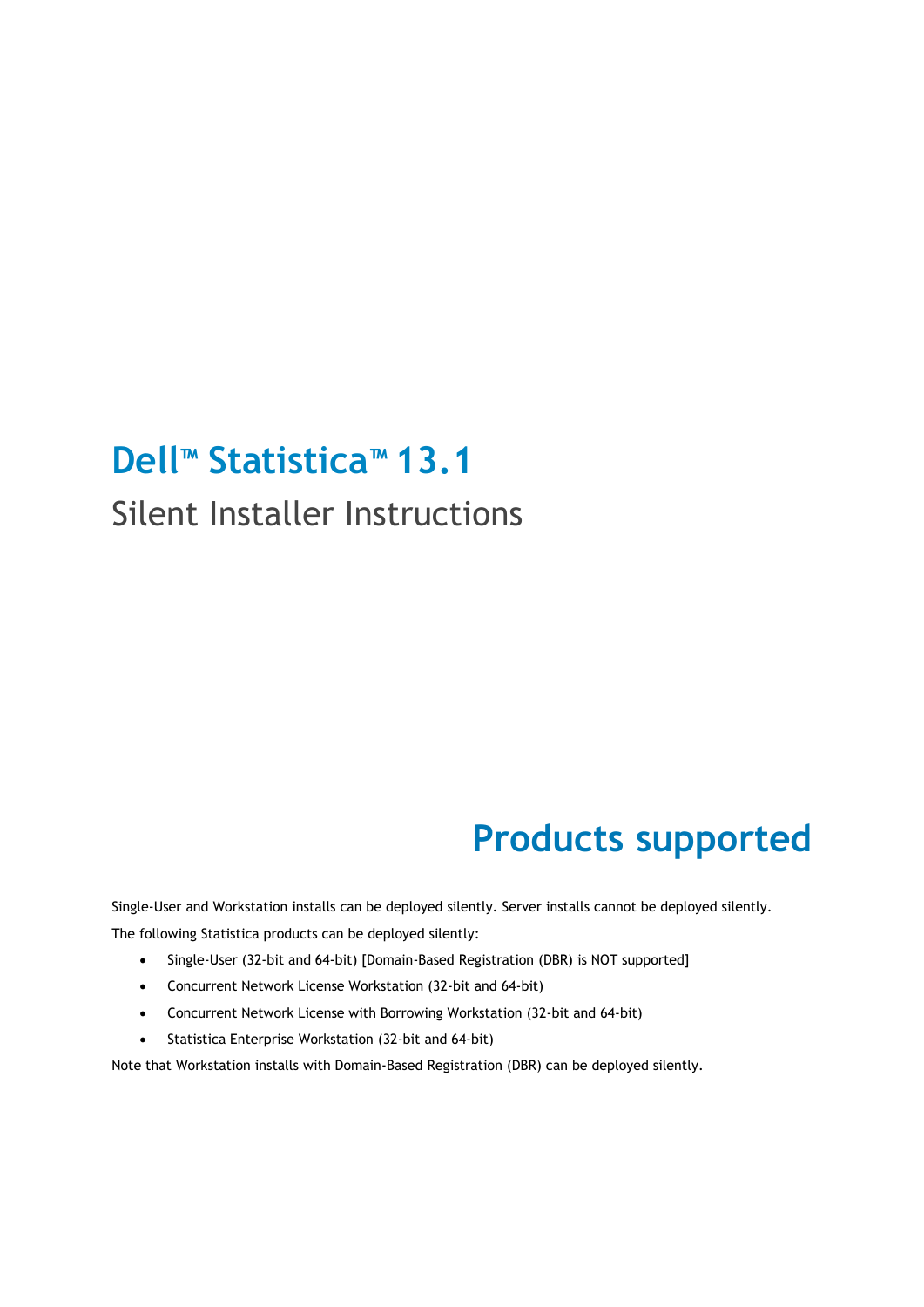#### **Operating system**

- Windows Vista
- Windows 7
- Windows 8
- Windows Server 2003
- Windows Server 2008
- Windows Server 2008 R2
- Windows Server 2012

## **Prerequisites**

Internet Explorer 7 or later must be installed prior to using the Statistica MSI Installer.

# **Syntax**

Syntax for the Statistica MSI Installer includes the user interface, install properties, and an optional log file.

#### **User interface**

You can control the amount of User Interface you see during the install process by using various switches. UI options include:

- /qn No user interface (completely silent mode). This can also be specified as /quiet
- /qr Reduced user interface with a modal dialog box displayed for successful registration
- /qf Full user interface. This is the default if no user interface options are specified
- /passive Passive user interface with a progress bar to indicate that an installation is in progress
- **NOTE: For Vista and later operating systems**: If installing to Windows Vista, you will see an elevation  $\Omega$ prompt when the install execute sequence begins. When running the installer in completely silent mode (/qn), you must start the install from an elevated command prompt; otherwise the installer will fail because completely silent installs will not prompt for elevation.

#### **Install properties**

The following properties can be defined for installs:

Required Installation Codes (Single-User only):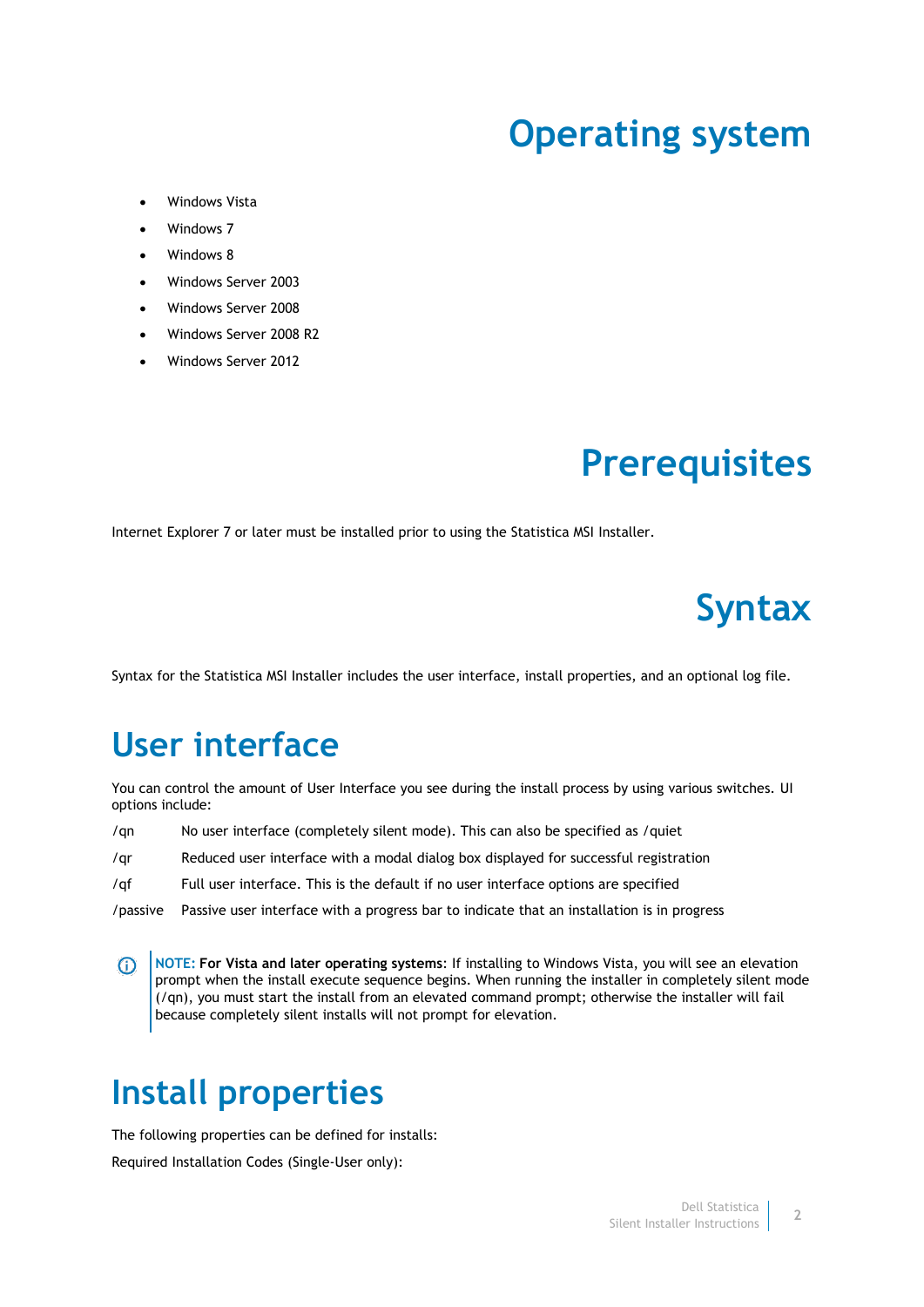| <b>SERIALNUMBER</b> | Dell-supplied Serial Number |
|---------------------|-----------------------------|
| <b>PRODUCTKEY</b>   | Dell-supplied Product Key   |
| INSTALLCODE         | Dell-supplied Install Code  |

Required User Registration Information (Single-User only):

| <b>REG FIRSTNAME</b>                                                                                                                                                                                                                                                                                                                                                                                                    | User First Name |
|-------------------------------------------------------------------------------------------------------------------------------------------------------------------------------------------------------------------------------------------------------------------------------------------------------------------------------------------------------------------------------------------------------------------------|-----------------|
| REG LASTNAME                                                                                                                                                                                                                                                                                                                                                                                                            | User Last Name  |
| <b>REG COMPANY</b>                                                                                                                                                                                                                                                                                                                                                                                                      | Company Name    |
| <b>REG TITLE</b>                                                                                                                                                                                                                                                                                                                                                                                                        | User Title      |
| <b>REG ADDRESS</b>                                                                                                                                                                                                                                                                                                                                                                                                      | Address         |
| <b>REG CITY</b>                                                                                                                                                                                                                                                                                                                                                                                                         | City            |
| <b>REG COUNTRY</b>                                                                                                                                                                                                                                                                                                                                                                                                      | Country         |
| $\mathbf{H} = \mathbf{H} \mathbf{H} = \mathbf{H} \mathbf{H} = \mathbf{H} \mathbf{H} = \mathbf{H} \mathbf{H} = \mathbf{H} \mathbf{H} \mathbf{H} = \mathbf{H} \mathbf{H} \mathbf{H} = \mathbf{H} \mathbf{H} \mathbf{H} = \mathbf{H} \mathbf{H} \mathbf{H} \mathbf{H} = \mathbf{H} \mathbf{H} \mathbf{H} \mathbf{H} = \mathbf{H} \mathbf{H} \mathbf{H} \mathbf{H} \mathbf{H} = \mathbf{H} \mathbf{H} \mathbf{H} \mathbf{H$ |                 |

Uses the full country name and is case sensitive. (e.g., 'Germany' or 'United States')

REG\_STATE 5tate

This is the two-letter state/province abbreviations for the United States and Canada (e.g., 'TX' or 'ON', for Texas and Ontario). For all other countries, the full name is used. This property is also case sensitive. For the United States, Canada, France, and Australia, the state property must match one of the states from the drop-down box, or it will be reset. For all other countries, the state property can be any value.

REG\_PHONE Phone Number

REG\_EMAIL Email Address First Field (needed for product registration)

REG\_EMAIL2 Email Address Second Field (must match the first email address field)

Optional installation path (Single-User or Workstation):

INSTALLDIR Installation directory; if not supplied, defaults to

C:\Program Files\Dell\Statistica 12

Certain installations may want to install to a non-default path such as E:\Statistica 12

Optional shortcut flag (Single-User or Workstation):

B\_DESKTOP\_SHORTCUT When set to 1, a shortcut to Statistica is created on the "All Users" desktop When set to 0, no shortcut is created

Optional multimedia flag (Single-User or Workstation):

INSTALLMULTIMEDIA When set to 1, multimedia overviews (over 300 MB) are installed When set to 0, overviews are not installed

Optional license manager shortcut flag (Workstation only):

INSTALLLICENSEMANAGER When set to 1, Concurrent License Manager shortcut to the Start Menu is enabled

When set to 0, shortcut is not enabled

Optional server flag (Concurrent Network License with Borrowing Workstation only):

NETWORKINSTALL When set to 1, files are installed to run from the server

When set to 0, files are copied locally

Optional legacy tools flag (Enterprise Local Workstation only)

INSTALLLEGACYTOOLS When set to 1, Legacy Enterprise Tools (Historical Data Edit and Gage Setup) are installed on a local Enterprise workstation

When set to 0, tools are not installed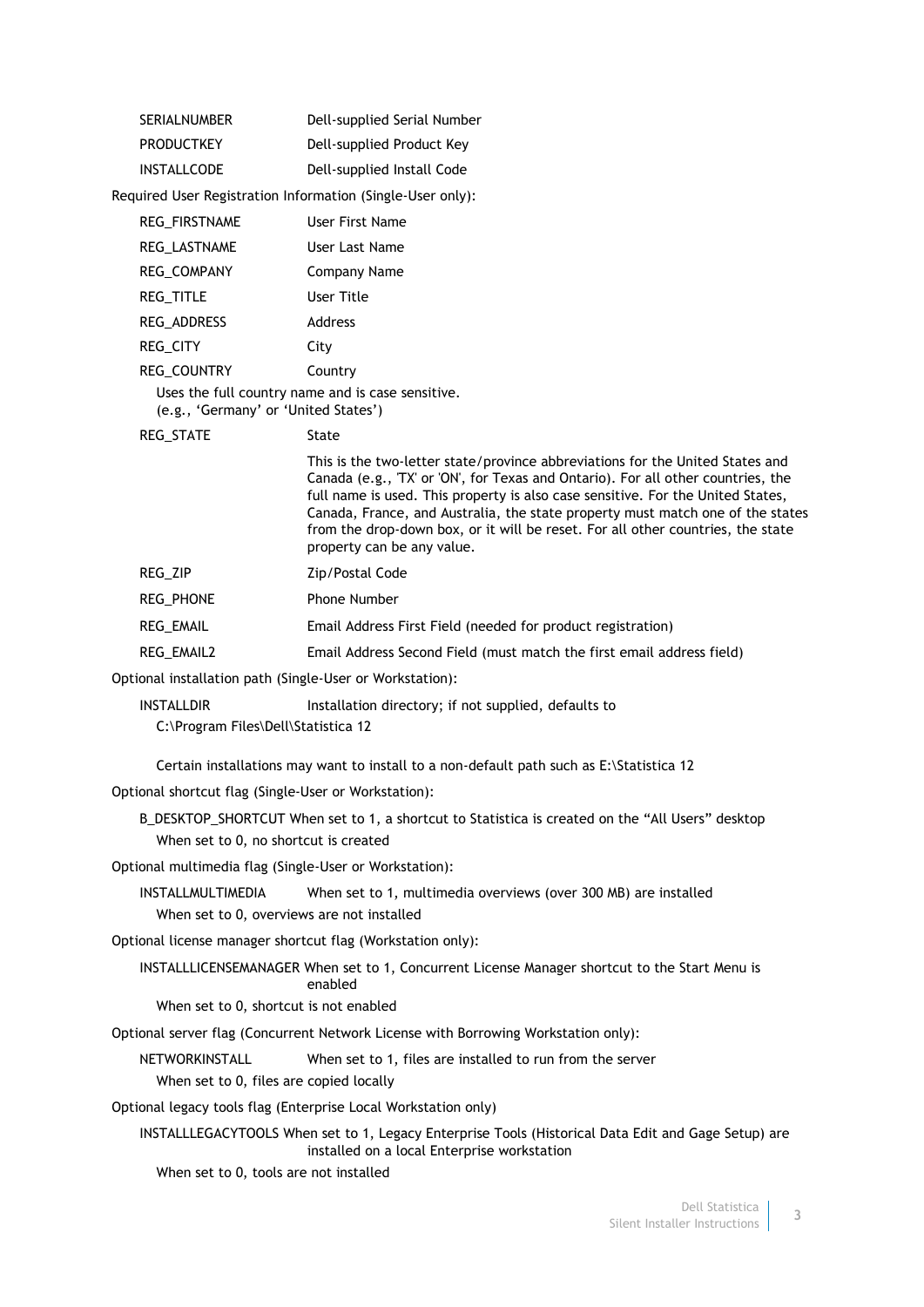### **Option log file**

For detailed debugging, you can enable MSI logging with the /l\* <logfile> switch: msiexec /i "D:\Statistica 12.0.1033.0.msi" /qn **/l\* c:\install.log**

#### **Launching through setup.exe**

Launching the msi directly through msiexec will not check for (or install) any prerequisites that may be missing. Thus, the prerequisites should be preinstalled, or the silent installation should be launched through setup.exe. Use the /s argument to run the setup.exe in silent mode and the /v argument to pass in all msi properties. MSI properties containing spaces should use quotes escaped by a backslash.

"D:\setup.exe" /s /v"SERIALNUMBER=xxx PRODUCTKEY=xxx INSTALLCODE=xxx REG\_COUNTRY=\"United States\" /qn"

#### **Installing via the command line**

Following are example Single-User and Workstation silent installs.

Note that strings that include embedded spaces must be enclosed by double-quotes.

## **Single user**

The Single-User silent install utilizes the user registration (REG\_\* properties) and key (PRODUCTKEY, INSTALLCODE, and SERIALNUMBER) properties. When performing a Single-User silent install, the installer will attempt to contact the registration server to register your software electronically during the install. If automatic registration is not possible, a temporary 14-day license file will be created instead.

This example uses the /qn switch (a completely silent install) and specifies a desktop shortcut. Note that address information containing spaces are enclosed by double-quotes.

msiexec /i "D:\Statistica 12.0.1133.0.msi" /qn B\_DESKTOP\_SHORTCUT=1 PRODUCTKEY=XXXXXXXXX INSTALLCODE=XXXXXXX SERIALNUMBER=XXXXXXXXX REG\_FIRSTNAME=John REG\_LASTNAME=Doe REG\_TITLE=Statistician REG\_COMPANY="ACME Inc." REG\_ADDRESS="2300 E 14th St" REG\_CITY=Tulsa REG\_STATE=OK REG\_COUNTRY="United States" REG\_ZIP=74104 REG\_PHONE=918-749-1119 REG\_EMAIL=user@company.com REG\_EMAIL2=user@company.com

The same command launching through setup.exe to include pre-requisite installation:

```
"D:\setup.exe" /s /v"/qn B_DESKTOP_SHORTCUT=1 PRODUCTKEY=XXXXXXXXX INSTALLCODE=XXXXXXX 
SERIALNUMBER=XXXXXXXXX REG_FIRSTNAME=John REG_LASTNAME=Doe REG_TITLE=Statistician 
REG_COMPANY=\"ACME Inc.\" REG_ADDRESS=\"2300 E 14th St\" REG_CITY=Tulsa REG_STATE=OK 
REG_COUNTRY=\"United States\" REG_ZIP=74104 REG_PHONE=918-749-1119 
REG_EMAIL=user@company.com REG_EMAIL2=user@company.com
```
#### **Workstation**

The Workstation silent installer excludes user registration and key information, which are part of the server install.

You can map a drive to the \Statistica 12\ folder on the server:

msiexec /i "D:\Workstation Installer 32\Statistica 12.0.1133.0.msi" /qn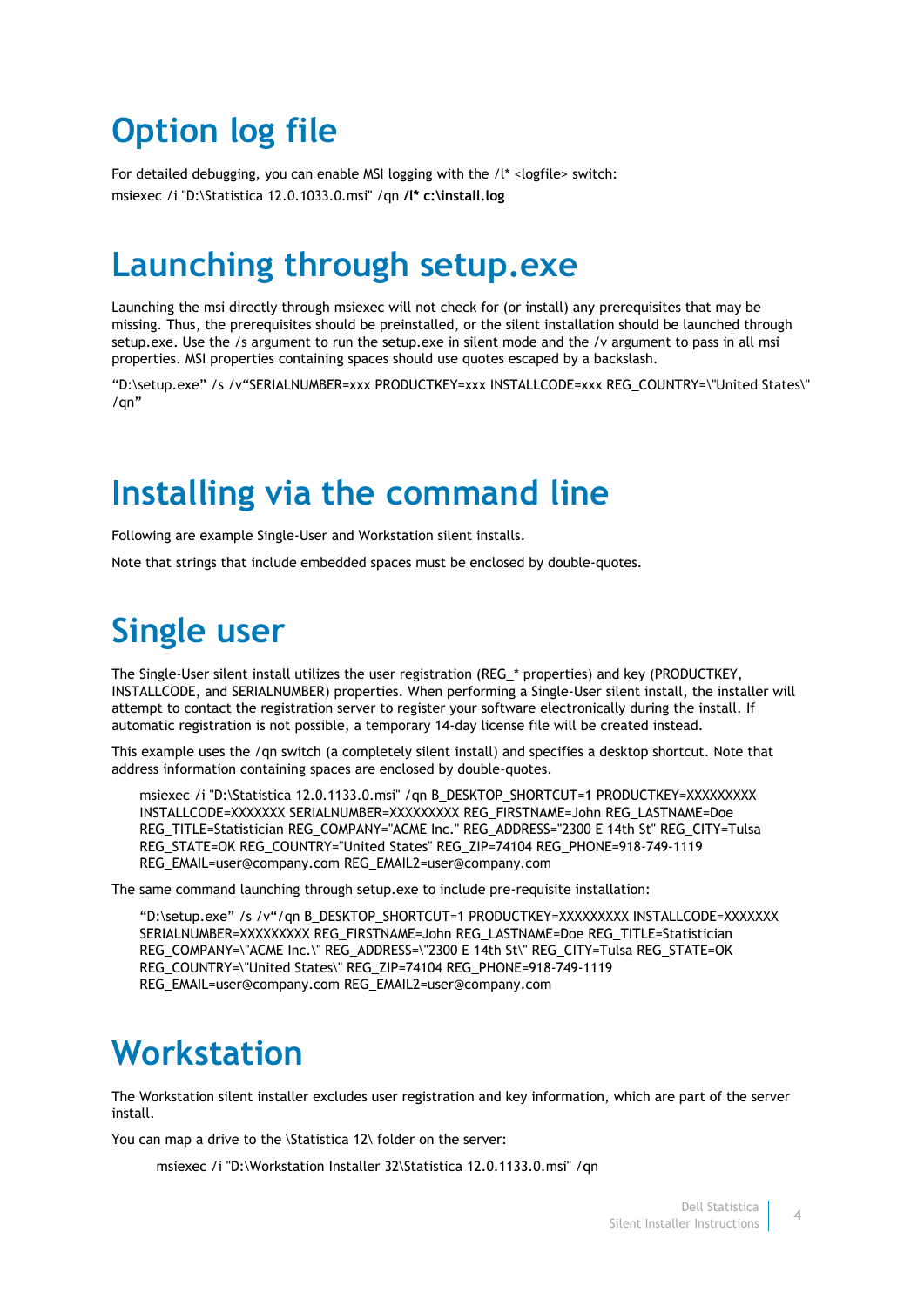or

"D:\Workstation Installer 32\setup.exe" /s /v"/qn"

Alternatively, you can use the UNC path to the \Statistica 12\Workstation Installer 32\ folder on the server:

msiexec /i " \\ServerName\Statistica 12\Workstation Installer 32\Statistica 12.0.1133.0.msi" /qn

or

"\\ServerName\Statistica 12\Workstation Installer 32\setup.exe" /s /v"/qn"

Note that you cannot map a drive directly to the Workstation Installer 32/ 64 directory.

#### **Uninstalling via the command line**

Here is an example Single-User silent uninstall.

Note that strings that include embedded spaces must be enclosed by double-quotes.

A previous installation can be uninstalled by using the following command-line:

msiexec /uninstall "D:\Statistica 12.0.1133.0.msi"

The parameter can either specify the original MSI file or the Product Code, which is a code associated with each release of Statistica. This code can be read from the registry by finding the Statistica Add/Remove program file entry from the registry key:

HKEY\_LOCAL\_MACHINE\Software\Microsoft\Windows\CurrentVersion\Uninstall

For example, here is a registry location of the Add/Remove program entry for Statistica:

KEY\_LOCAL\_MACHINE\Software\Microsoft\Windows\CurrentVersion\Uninstall\{909b6a0e-bd44-5336-7cd4-63a08cfb9a6d}, where {909b6a0e-bd44-5336-7cd4-63a08cfb9a6d} is the Product Code.

The syntax to uninstall that version using the Produce Code is:

msiexec /uninstall {909b6a0e-bd44-5336-7cd4-63a08cfb9a6d}

## **About Dell**

Dell listens to customers and delivers worldwide innovative technology, business solutions and services they trust and value. For more information, visit [www.software.dell.com.](http://www.software.dell.com/)

# **Contacting Dell**

Technical Support: [Online Support](http://software.dell.com/support/)

Product Questions and Sales: (800) 306-9329

Email: [info@software.dell.com](mailto:info@software.dell.com)